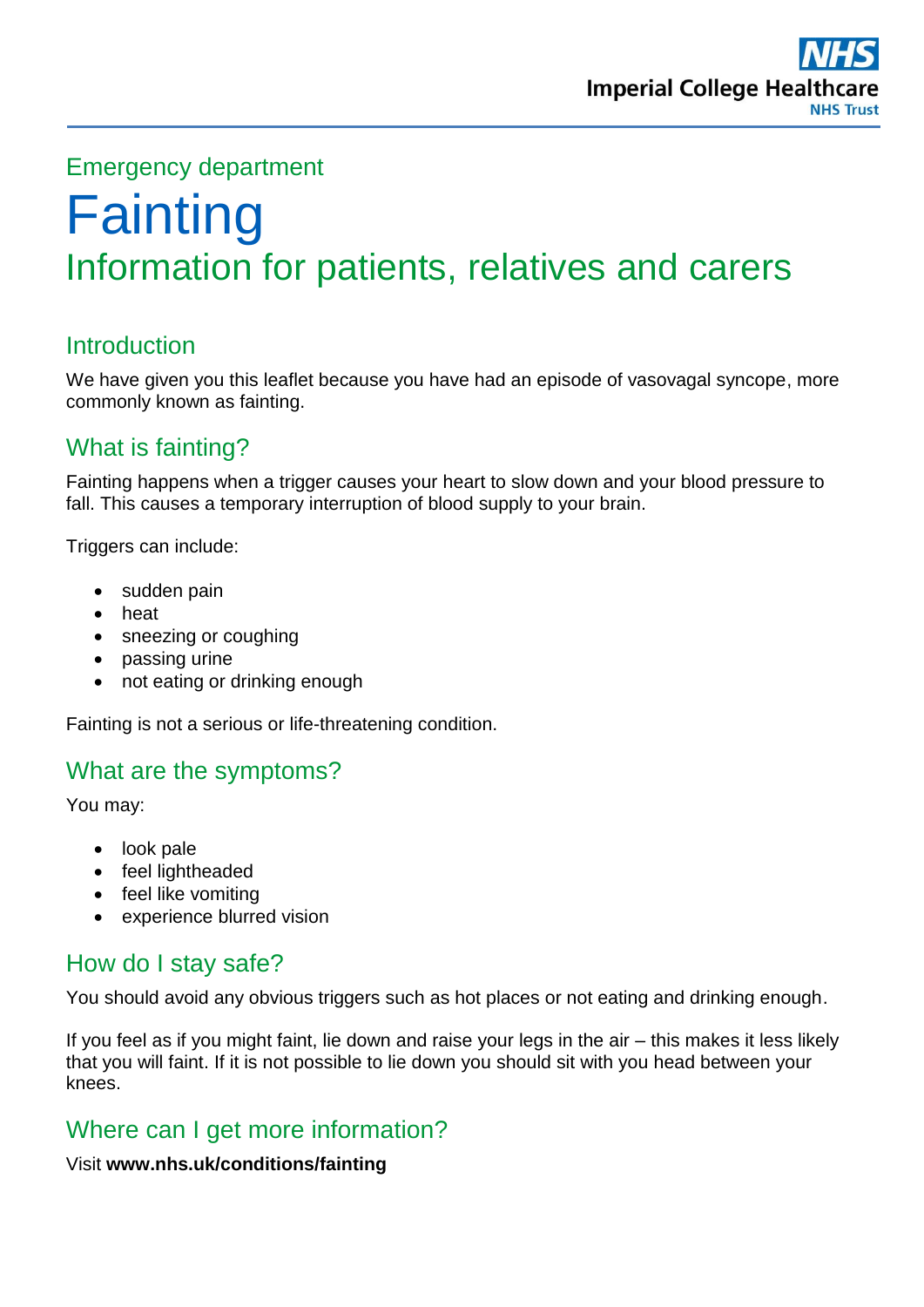## Useful emergency contacts

#### **St Mary's Hospital's emergency department**

South Wharf Road London W2 1NY Telephone 020 3312 6330

#### **Charing Cross Hospital's emergency department**

Fulham Palace Road London W6 8RF Telephone 020 3311 1005

#### **Hammersmith Hospital's emergency department**

Du Cane Road London W12 0HS Telephone 020 3313 4691

#### **Eye emergencies (24-hour)**

Western Eye Hospital 171 Marylebone Road London NW1 5YE Telephone 020 3312 3241

#### **NHS 111**

If you have an urgent medical problem and are not sure what to do, call 111 and speak to a fully trained adviser. Available 24 hours a day, seven days a week.

#### **Alcohol liaison nurses**

Charing Cross and Hammersmith hospitals: 020 3313 0244 St Mary's Hospital: 020 3312 7663

#### **Drinkline**

Free helpline: 0300 123 1110 (weekdays 09.00–20.00, weekends 11.00–16.00)

#### **Sexual health clinic**

Jefferiss wing St Mary's Hospital Praed Street London W2 1NY Telephone 020 3312 1697 (general enquiries) 020 3312 7583 (sexual health and HIV advice)